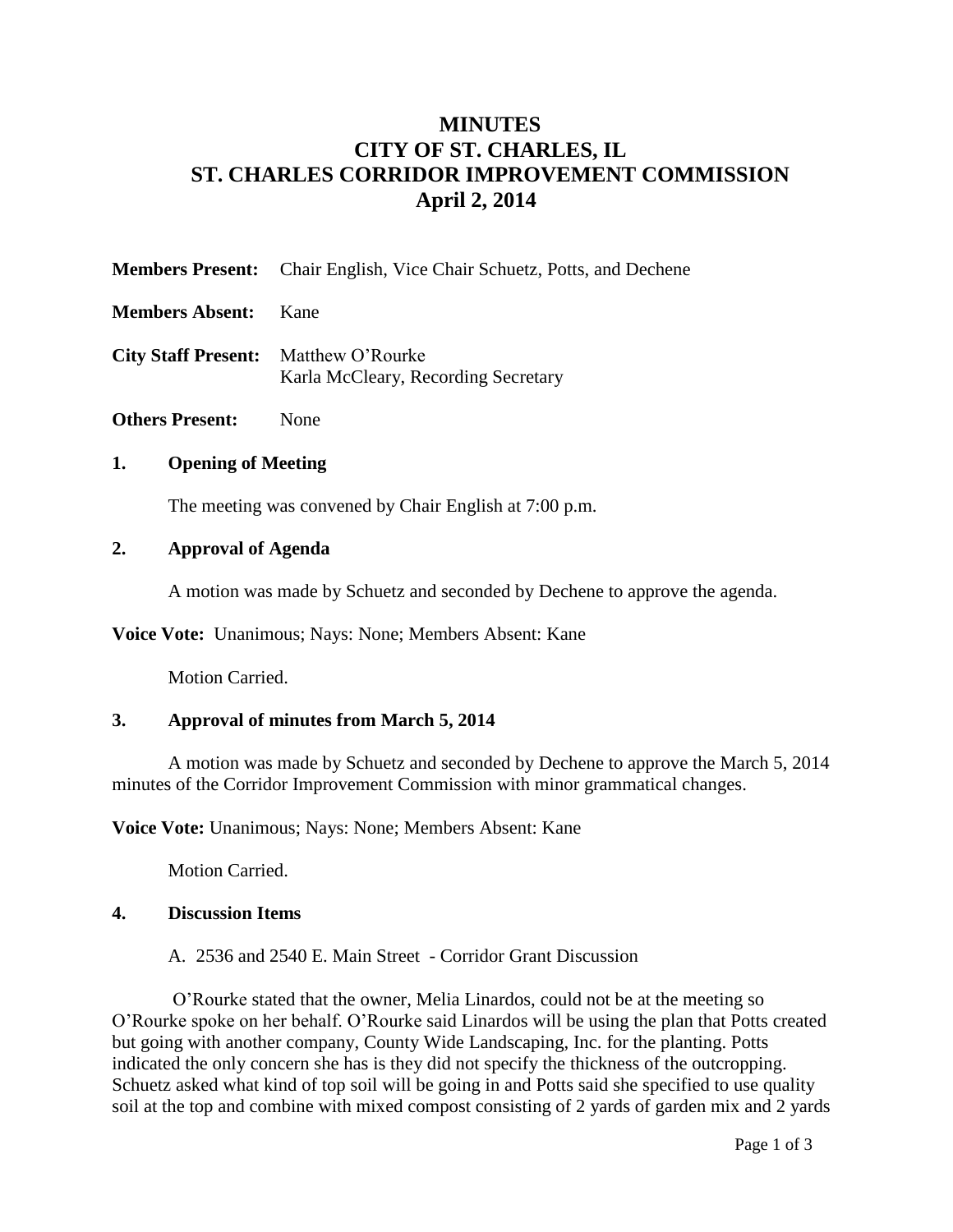of blended mulch. Schuetz asked what if the incorrect outcropping is used. O'Rourke said he will be checking the installation and will be able to determine if the correct size outcropping was used. Potts and O'Rourke agreed that the quantity of each item presented by Potts match the numbers from County Wide Landscaping, Inc.

Chair English asked for a motion to recommend approval of a Corridor Grant for 2536 & 2540 E. Main Street as specified by this bid.

A motion was made by Dechene and seconded by Schuetz to recommend approval of the Corridor Improvement Grant.

**Voice Vote:** Unanimous: Nays: None; Members Absent: Kane

Motion Carried.

B. 1434 E. Main Street – Corridor Grant Discussion

O'Rourke said Eric Larsen purchased this property and his intention is to fix up the front portion of this site. O'Rourke said Larsen is unsure of what kind of use he will put into the building. At this time, Larsen is planning on fixing up the property to generate interest. O'Rourke said he told Larsen this grant would be part of next year's budget.

The Commission commented on how great Ameriprise looks and that is another property that Larsen owns. O'Rourke said he brought this new property up for discussion to get some thoughts and ideas started. O'Rourke said there has been some discussion about combining two adjoining properties - this property and another right beside it.

Chair English recommended cutting down on the number of curb cuts by this property and have one entrance. Schuetz said if two properties are joined together, one property could have the entrance and the other property the exit. O'Rourke said he will mention this when he talks with Larsen.

Chair English asked for additional thoughts regarding upgrades for this property. Dechene and Schuetz would like to see native, natural plantings consisting of tall grasses for the major portion of this land. Schuetz suggested looking at the City planting pallet when determining final plantings. Potts would like to see plantings around the house that would be sun tolerate. O'Rourke said he will invite Larsen to come to one of these meetings in the near future.

Potts asked if Larsen would have to comply with the parking lot. O'Rourke said he would not have to comply because it is an existing parking lot and he is not altering it.

> Potts asked when the 1020 Cedar Avenue grant would be going to Council. O'Rourke said they will both be going on April 14, 2014. Potts asked how much grant money will be remaining. O'Rourke said approximately \$10,000 - \$15,000 will be left. Whatever is not approved or used at the end of the fiscal year goes back into the general fund.